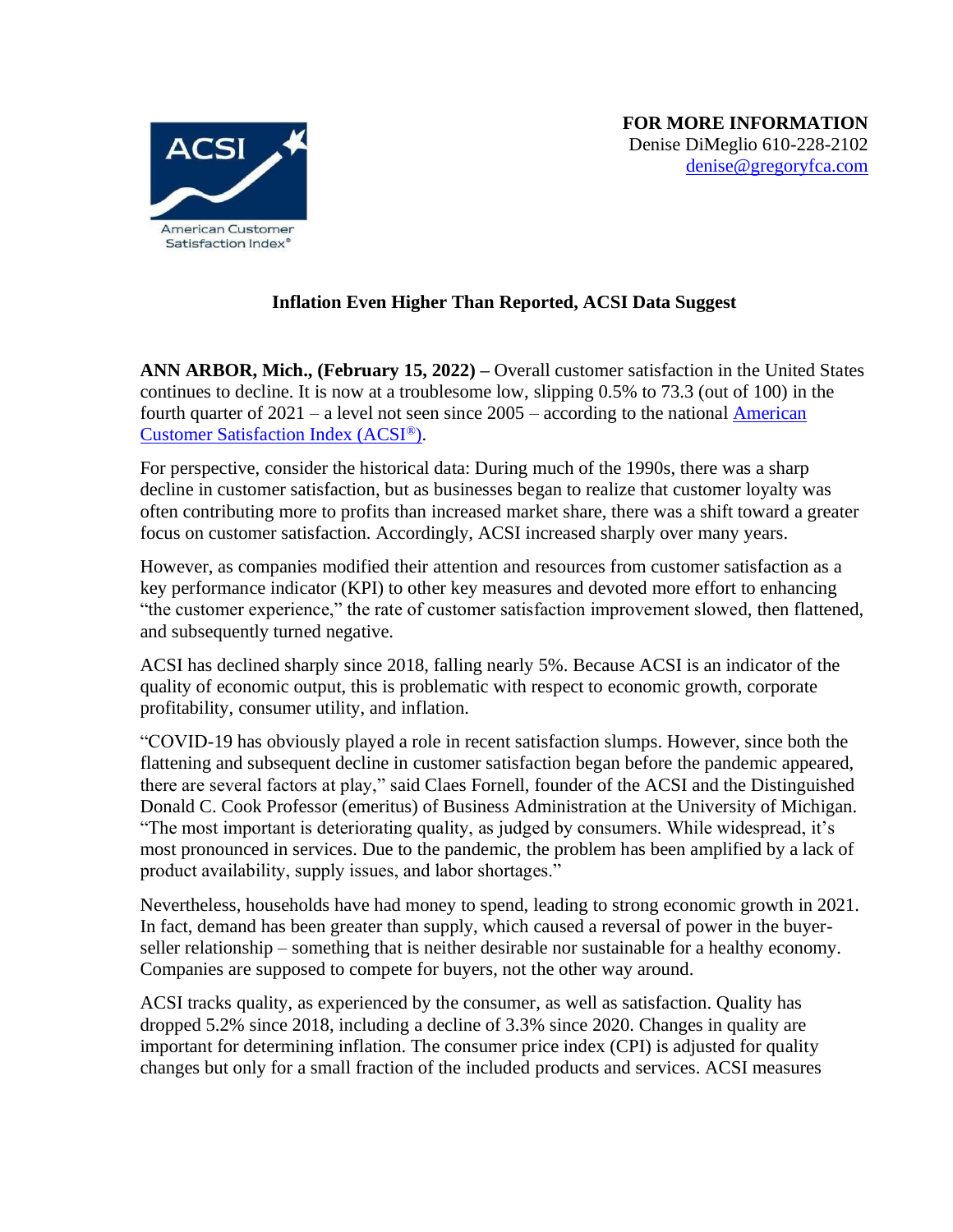quality for all 47 industries it tracks. According to the Bureau of Labor Statistics, inflation is up by 7.5% on an annualized basis, somewhat higher than the annualized GDP growth.

So, why are customers so dissatisfied with the economy and with the products/services they buy? Much of the answer lies in the difference between the quantity of economic output and the quality of economic output. GDP is mostly about the former, ACSI is mostly about the latter. In all probability, inflation is even higher than 7.5% if more fully adjusted for quality decline. ACSI quality data suggest that actual annualized inflation is probably about 10% at this juncture. That would put its increase greater than that of both GDP and wage growth – not a sign of a healthy economy.

Paradoxically, the U.S. economy suffers from a decline in customer satisfaction and a deterioration of the quality of economic output at a point when demand is greater than supply. As a result of the latter, buyers lose power relative to sellers. Customer satisfaction also matters less for business when demand is greater than supply. Quality suffers, and inflation increases. The challenge for economic policy is how to turn these things around.

The national ACSI score (or ACSI composite) is updated each quarter based on annualized customer satisfaction scores for all sectors and industries. For more, follow the American Customer Satisfaction Index on [LinkedIn](https://www.linkedin.com/company/758098/admin/) and Twitter at [@theACSI](http://www.twitter.com/theacsi) or visit [www.theacsi.org.](http://www.theacsi.org/)



The American Customer Satisfaction Index (ACSI) 1994-2021

*No advertising or other promotional use can be made of the data and information in this release* 

*without the express prior written consent of ACSI LLC.*

## **About the ACSI**

The **[American Customer Satisfaction Index](http://www.theacsi.org/)** (ACSI<sup>®</sup>) has been a national economic indicator for 25 years. It measures and analyzes customer satisfaction with more than 400 companies in 47 industries and 10 economic sectors, including various services of federal and local